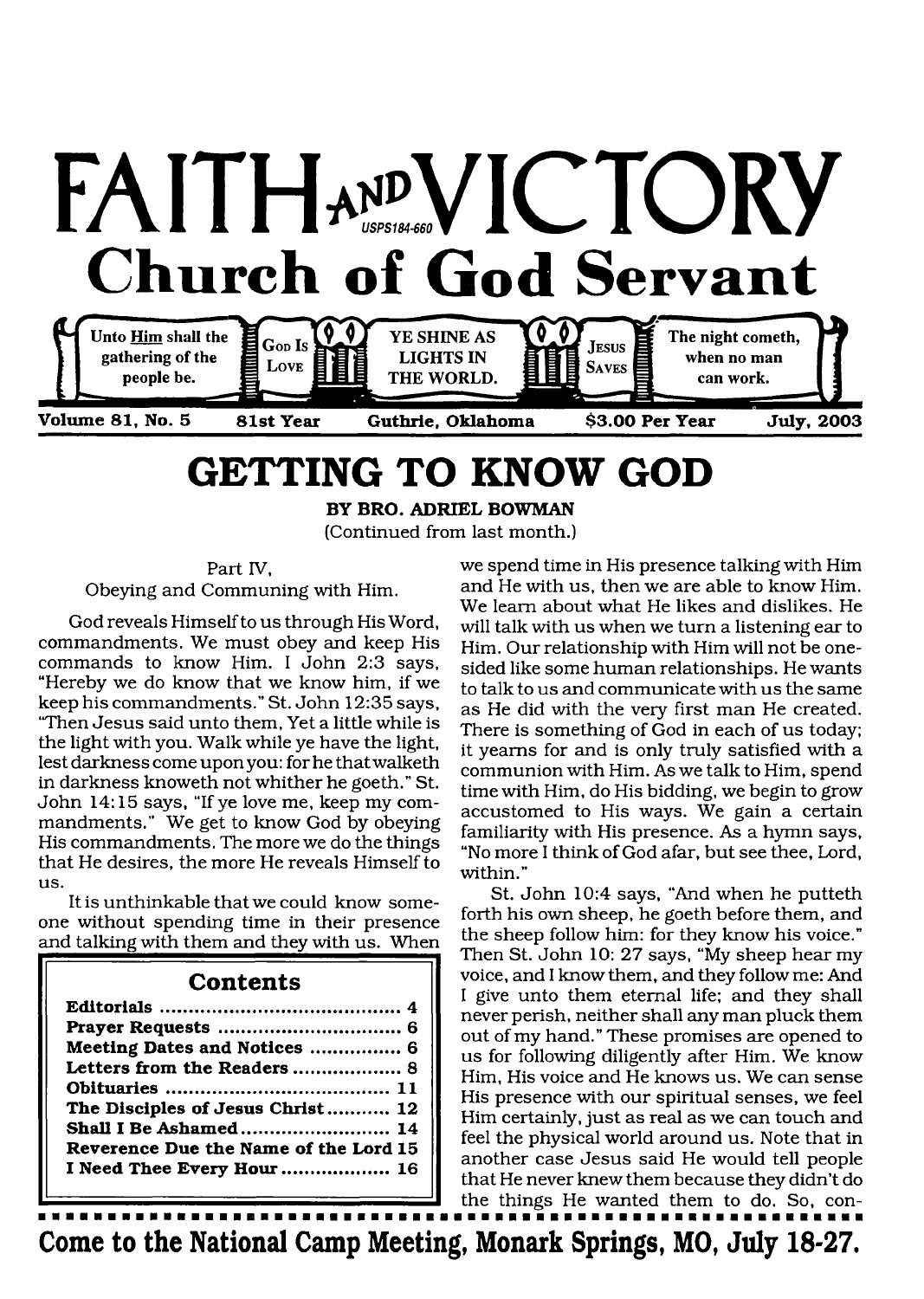versely, when we do the things He wants us to do He begins to know us in this real sense. His spirit and our spirit become kindred. We can even begin to know the mind of Christ. II Corinthians 4:6, says, "For God, who commanded the light to shine out of darkness, hath shined in our hearts, to give the light of the knowledge of the glory of God in the face of Jesus Christ." I Corinthians 2:9-12, says, "But as it is written, Eye hath not seen, nor ear heard, neither have entered into the heart of man, the

ing of His Spirit is one way God communicates with us and reveals Himself to us. It is important for us to come together and hear God's Word to learn about God and His commandments. How many people have tried to explore the things of God by some intellectual pursuit? How many people have spent time trying to make the things of God and His commandments fit into some logical pattern that makes sense to the unregenerated mind and heart? It can't be done. It is a futile pursuit. God is not

things which God hath prepared for them that love him. But God hath revealed them unto us by his Spirit: for

"How many people have spent time trying **to make the things of God and His command**ments fit into some logical pattern that makes sense to the unregenerated mind and heart?"

common. Our lowly finite minds cannot ascend to the level of the Creator of the universe. If we submit to

the Spirit searcheth all things, yea, the deep things of God. For what man knoweth the things of a man, save the spirit of man which is in him? even so the things of God knoweth no man, but the Spirit of God. Now we have received, not the spirit of the world, but the spirit which is of God; that we might know the things that are freely given to us of God."

As we turn our hearts to God in full devotion, God begins to shine His light into our heart, soul and mind. He reveals Himself, His ways, the deep things of Himself. They just begin to be opened up to us through our communion with Him. Our faith in Him takes hold to the extent that the spiritual things of God become a reality that we walk in. Our God becomes real, not mystical. His commandments and His Word become part of us. No more is our walk with Him, the obedience to His commandments, something that is forced on us by some external carnal circumstances or peer group. The true light, Christ, is shined into our hearts dispelling the darkness of this world.

So we begin to see more than what the carnal man can see with his eyes and sense with his other four senses. The things of God knoweth no man. No man can explain them. Paul said in the second chapter of I Corinthians, that he didn't speak to them with enticing words of man's wisdom, but his words were in manifestation of the spirit of God and God's power. God chose the foolishness of preaching, under His direction, to guide people into spiritual things. The preaching of God's Word under the anoint-

Him, though, and become lowly in our minds, take His way, we find a way created for us by God whereby we easily become one with Him: part of Him and He becomes part of us. This is that second covenant that God wants to establish with us.

#### Part V His Spirit and His laws within.

There is so much about God, His power and His knowledge that humans cannot verify that it is fruitless to try. Many have tried to come to some logical conclusions about the creation, life, the future of this world, ultimate morality in order to come to an understanding of man's place in the world. Other men choose to set aside the existence of God, the Almighty Creator and Ruler and regard their existence as a random occurrence. Still others feel that there is no other moral, intelligent existence greater than man. It is a fact that human reasoning cannot enable man to get in touch with God. Even the world's greatest theologians with all their studies cannot gain sufficient moral understanding to safely guide others into God's presence. Why is this? Hebrews 11:6 says, "But without faith it is impossible to please him; for he that cometh to God must believe that he is, and that he is a rewarder of them that diligently seek him." In other words, in order to know God we must exercise faith, something all humans have to some degree. It is the only means for the soul of man, through diligent effort, to make satisfac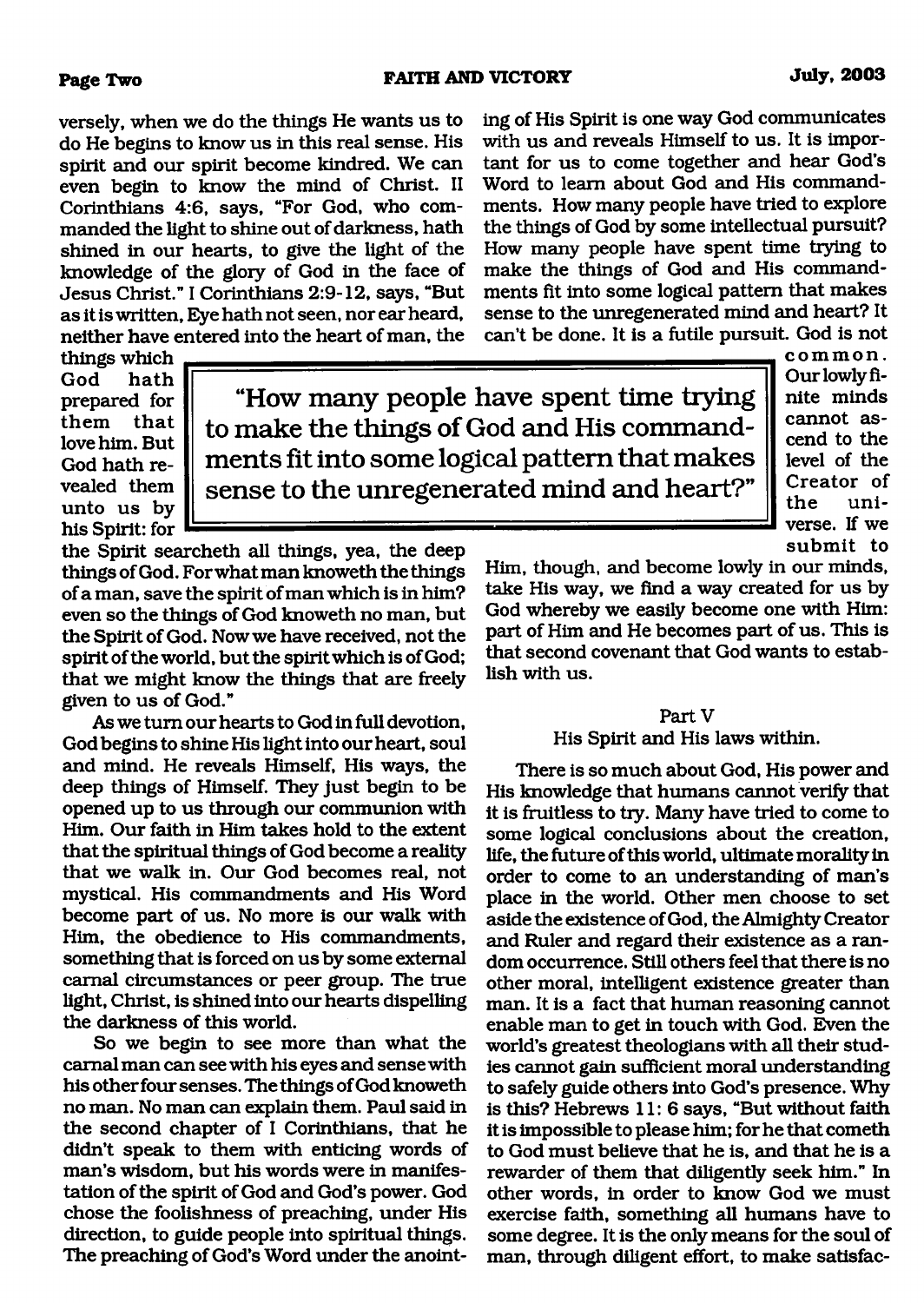tory contact with God. Isaiah 55:8-9 says, "For my thoughts are not your thoughts, neither are your ways my ways, saith the Lord. For as the heavens are higher than the earth, so are my ways higher the your ways, and my thoughts than your thoughts." Our own thoughts can cloud our vision of God; they need to be abandoned. Our ways of accomplishing and understanding things are either carnal or temporal in nature; God is neither. These need to be abandoned so we can become more receptive to God's ways and not limit our concept of God to the capability of our finite, temporal minds. God's way for us to become acquainted with Him and know Him, puts Him within reach of all mankind, not just the learned, the intelligent or the educated.

Romans 8;5, 7-9 tells us, "For they that are after the flesh do mind the things of the flesh; but they that are after the Spirit the things of the Spirit. Because the carnal mind is enmity against God: for it is not subject to the law of God, neither indeed can be. So then they that are in the flesh cannot please God. But ye are not in the flesh, but in the Spirit, if so be that the Spirit of God dwell in you." I Corinthians 2: 10-12 says, "But God hath revealed them unto us by his Spirit: for the Spirit searcheth all things, yea, the deep things of God. For what man knoweth the things of a man, save the spirit of man which is in him? even so the things of God knoweth no man, but the Spirit of God. Now we have received, not the spirit of the world, but the spirit which is of God; that we might know the things that are freely given to us of God." This passage informs us that the spirit of God is fully able to provide us with the knowledge of God that our souls yearn for. Here we have a key to unlock the riches of God: possessing the spirit of God.

St. John 14:16-17 says, "And I will pray the Father, and he shall give you another Comforter, that he may abide with you for ever; Even the Spirit of truth; whom the world cannot receive, because it seeth him not, neither knoweth him: but ye know him; for he dwelleth with you, and shall be in you." Then, St. John 15: 26, says, "But when the Comforter is come, whom I will send unto you from the Father, even the Spirit of truth, which proceedeth from the Father, he shall testify of me;" This is a confirmation that it is the Spirit of truth, the Comforter which will reveal God to us. St John 16: 13, "Howbeit when he, the Spirit of truth, is come, he will guide you into all truth: for he shall not speak of himself; but whatsoever he shall hear, that shall he speak: and he will shew you things to come." This Spirit of truth is none other than the Spirit of God spoken of in I Corinthians the second chapter that knows the deep things of God and stands ready to reveal them to man. This Spirit of truth is the Spirit of God that has access to the power and knowledge of God, can make an abode in a man's heart. I have used the word "can" when speaking about the Spirit of truth, the Spirit of God, the Comforter abiding in man's heart enabling him to know God. We should note the conditions prerequisite for this: faith, diligently seeking Him, love, obedience to God's Word and abandoning the carnal mind.

In conclusion, Hebrews 8: 8-11, points us to the new covenant through which God will manifest Himself to His people. This passage says, "For finding fault with them, be saith, Behold, the days come, saith the Lord, when I will make a new covenant with the house of Israel and with the house of Judah: Not according to the covenant that I made with their fathers in the day when I took them by the hand to lead them out of the land of Egypt; because they continued not in my covenant, and I regarded them not, saith the Lord. For this is the covenant that I will make with the house of Israel after those days, saith the Lord; I will put my laws into their mind, and write them in their hearts: and I will be to them a God, and they shall be to me a people: And they shall not teach every man his neighbour, and every man his brother, saying, Know the Lord: for all shall know me, from the least to greatest." With the writing of the laws of God in our hearts, with the abiding of the Spirit of truth, the Spirit of God, will come the true knowledge of God. This is something for all of God's people to experience. It is a relationship in which Jesus can say that He knows us as His sheep and we know Him by His voice. When people persist in carnal ways, deeds and cares and don't understand the concept of suffering for Christ, converging more and more to the will of God for them over time, they don't have His Spirit within, His laws within, His truth within and His covenant within. They can never know God.

The exercise of the carnal mind in the spiritual realm always leaves one lacking in understanding. Common sense, human logic and reasoning provides no path to the knowledge of God.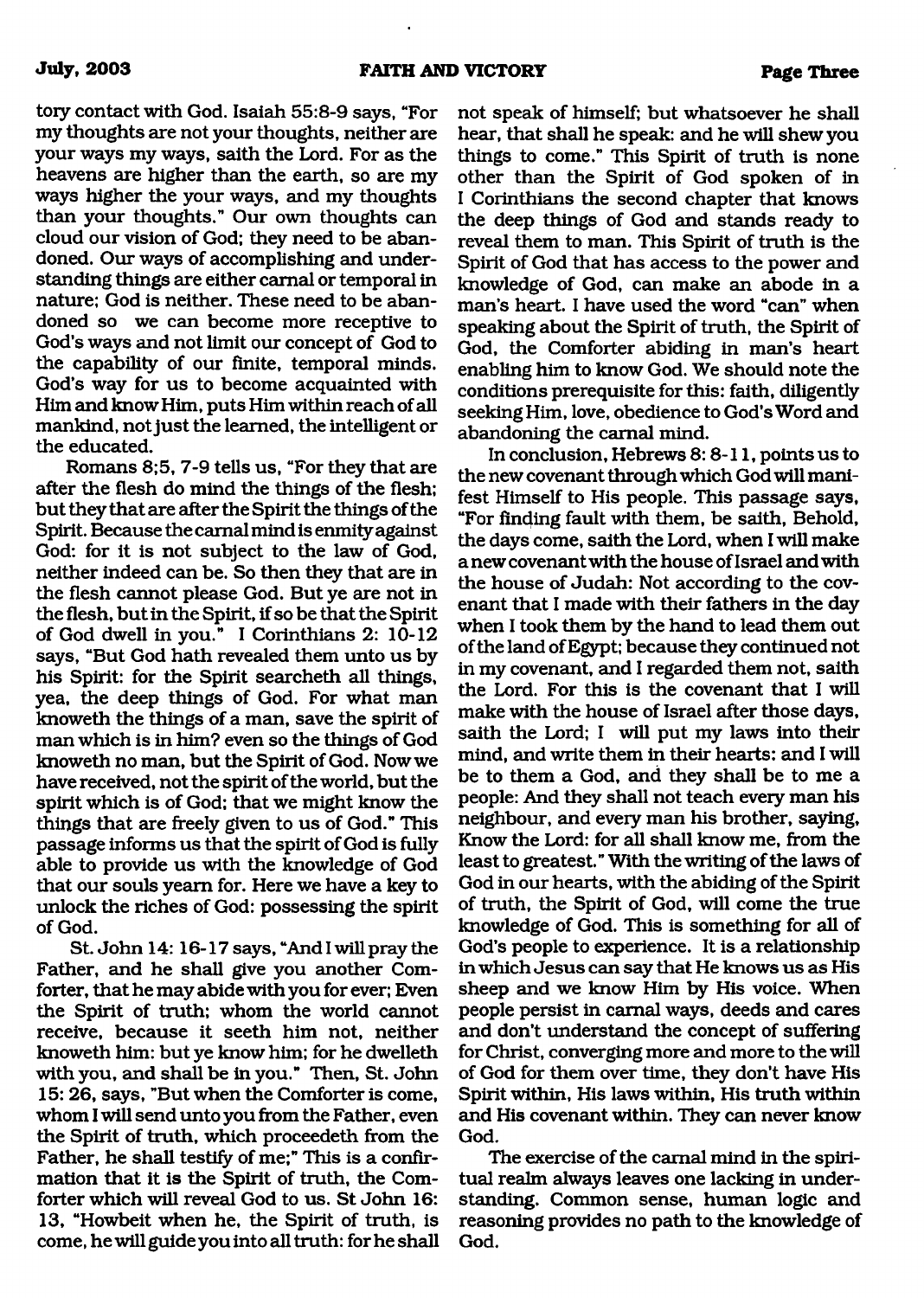# **FAITH AND VICTORY 16 PAGE HOLINESS MONTHLY** <u>na na matati sa milim</u>

This non-sectarian paper is edited and published in the interest of the universal CHURCH OF GOD each month (except August of each year, and we omit an issue that month to attend camp meetings), by Willie Murphey, and other consecrated workers at the FAITH PUBLISHING HOUSE, 4318 S. Division, Guthrie. OK 73044 (USPS184-660).

(Periodical postage paid at Guthrie, OK)

Notice to subscribers: When you move or change your address, please write us at once, giving your old and new address, and Include your zip code number. The post office now charges 60\* to notify us of each change of address.

Dated copy for publication must be received by the 18th of the month prior to the month of issue.

## **SUBSCRIPTION RATES**

. . . . . .

Single copy, one year..................................................... \$3.00 Package of 5 papers to one address, one year ......... \$12.00 Larger quantities are figured at the same rate.

This publication teaches salvation from all sin. sanctification for believers, unify and oneness for which Jesus prayed as recorded in John 17:21, and manifested by the apostles and believers after Pentecost. By God's grace we teach, preach, and practice the gospel of the Lord Jesus Christ-the same gospel that Peter, John, and Paul preached, taught, and practiced, including divine healing for the body. James 5:14-15.

Its motto: Have faith in God. Its object: The glory of God and the salvation of men; the restoration and promulgation of the whole truth to the people in this "evening time" as it was in the morning Church of the first century; the unification of all true believers in one body by the love of God. Its standard: Separation from sin and entire devotion to the service and will of God. Its characteristics: No discipline but the Bible, no bond of union but the love of God. and no test of fellowship but the indwelling Spirit of Christ.

Through the Free Literature Fund thousands of gospel tracts are published and sent out free of charge as the Lord supplies. Cooperation of our readers is solicited, and will be appreciated in any way as the Bible and the Holy Spirit teach you to do or stir your heart. "Freely ye have received, freely give." Read Ex. 25:2; I Chron. 29:9; II Cor. 9:7; and Luke 6:38.

Freewill offerings sent in to the work will be thankfully received as from the Lord. Checks and money orders should be made payable to Faith Publishing House. All donations are tax deductible.

A separate Missionary Fund is maintained in order to relay missionary funds from our readers to the support of home and foreign missionaries and evangelists.

In order to comply with Oklahoma laws as a non-profit religious work, the Faith Publishing House is incorporated thereunder.

# *#* **FAITH PUBLISH ING HOUSE**

**?P. O. Box 518, 4318 8. Division, Guthrie, OK 73044 bffice phone numbers: 405-282-1479, 800-767-1479; fax number: 405-282-6318.**

**Internet address:<http://www.faithpublishing.com>**

**Postmaster: Please send address corrections to: Faith Publishing House, P. O. Box 518, Guthrie, OK 73044.**



"And the LORD said, Shall  $\frac{1}{2}$  I hide from Abraham that thing which I do." Gen. 18:17. While there are many things about the Lord that are hidden from our understanding, God has given us

knowledge through the Holy Scriptures of His righteous nature. He has given direct instruction for us to also be righteous. In I Pet. 1:15-17 it

 $\mathcal{M}_{\dots}$  says, "But as he which hath called you is holy, so be ye holy in all manner of conversation; Because it is written, Be ye holy; for I am holy. And if ye call on the Father, who without respect of persons judgeth according to every man's work, pass the time of your sojourning *here* in fear."

Many people today are living far below the standard of holiness which is clearly defined in the Bible. Do they think that they are somehow privileged and will get by with their sin? Notice what is recorded in I Cor. 6:9-10, "Know ye not that the unrighteous shall not inherit the kingdom of God? Be not deceived: neither fornicators, nor idolaters, nor adulterers, nor effeminate, nor abusers of themselves with mankind, Nor thieves, nor covetous, nor drunkards, nor revilers, nor extortioners, shall inherit the kingdom of God."

Don't allow satan to deceive you into thinking that these sins are only bad when someone else does them. When someone breaks into your house and steals from you, now that is sin, but when you shoplift a small item from the store some seem to think that God doesn't notice. There are many examples that could be given to illustrate this deception that people are under. People rationalize their sins and try to make them not appear so bad in their eyes. But be stirred to the fact that God sees both transgressions and will judge and condemn them both as sin.

Your sins have not escaped the attention of God and they will exclude you from inheriting His kingdom unless you repent with godly sorrow and turn from them. Confess and bring your sins to the Lord for judgment now and as much as possible make restitution and restore those things you have taken. Allow the sacrifice that Jesus made bring you into fellowship with God and make you into a new creation.

I Tim. 5:24 says, "Some men's sins are open beforehand, going before to judgment; and some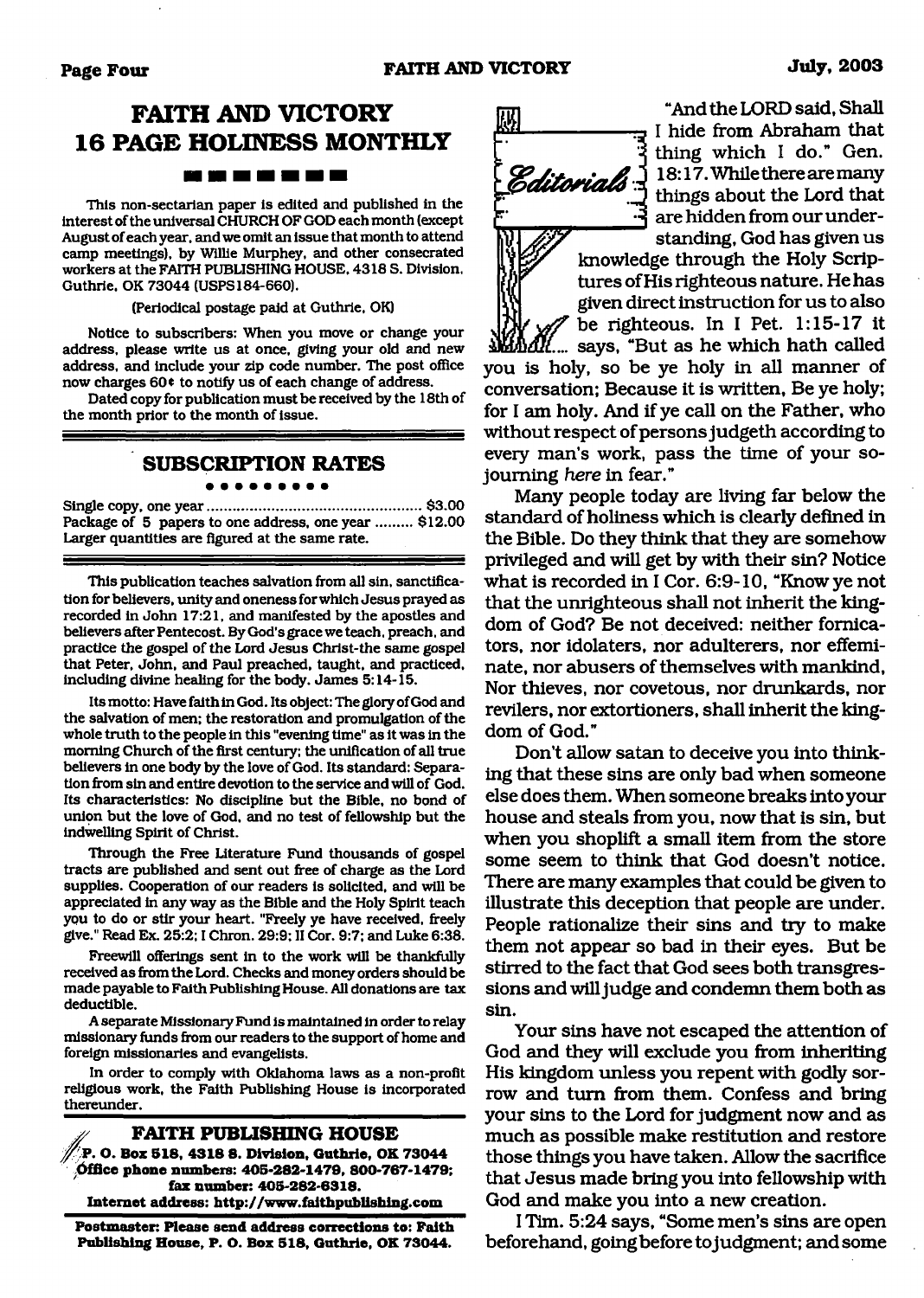*men* they follow after." Don't allow your sins to follow you to the Judgment, because then it will be too late to repent and those sins which could have been forgiven will cause you to be cast into eternal punishment and you will be forever separated from God and all that is good.

While we do not know the "day nor the hour" God has not hidden from us the fact that Jesus will return and punish the wicked. In II Thes. 1:7-9 it clearly states, "...when the Lord Jesus shall be revealed from heaven with his mighty angels, In flaming fire taking vengeance on them that know not God, and that obey not the gospel of our Lord Jesus Christ: Who shall be punished with everlasting destruction from the presence of the Lord, and from the glory of his power."

On the other hand, when a soul finds forgiveness a great burden of guilt is lifted from their heart. They are truly set free. A sense of Divine peace will enrapture their innermost being and they will know that their sin is gone. You will never forget the relief and soul rest that you find in Jesus Christ. The wonderful hope of heaven is planted deep in your being and you will find the real meaning of life.

Work for the Lord has continued this last month at the Lord's Print Shop. Upon publishing the June issue of the *Faith and Victory* we immediately began working on the *Bible Lessons* and *Beautiful Way* Sunday school materials. The Lord blessed us to be able to mail them June 17th and 18th respectively. Many individuals and Church of God congregations are finding these helpful in their study of the Scripture and we rejoice that the Lord has made it possible to publish these materials for His people. It is our prayer that they will help build and unify the saints of God by providing a better understanding of His Word. Having a mutually clear knowledge of God's Word, I believe, will draw the brotherhood of Christian believers into closer fellowship.

Some of the lesson titles for this quarter are: Zacharias and Elisabeth Part I and Part II, Lowly Mary Highly Favoured, Simeon and Anna Waiting for the Consolation of Israel, Despised and Rejected by His Own Countrymen, The Sermon in the Plain, The Sinner Woman Who Loved Much, The Good Samaritan, The Peril of Earthly Riches, The Prodigal Son and His Brother, A Great Supper and Counting the Cost, Persistence and Humility in Prayer and The Stranger on the Road to Emmaus. These

lessons are a study of the truths presented in the gospel of Luke. They are only \$1.00 per quarter or \$4.00 per year. May their study bring a blessing to your life.

As is our usual custom we will not publish an August issue of the *Faith and Victory* paper. We do plan, Lord willing, to attend the National Camp Meeting at Monark Springs, MO. I trust the Lord will allow you to come also and we can worship the Lord together. It is always a great joy to see the saints of God gathering in from many different places and singing the songs of Zion and praising the Lord in the spirit of purity and holiness. Be praying that the Lord will anoint and open the windows of Heaven and give such a wonderful blessing to those in attendance that they will be overflowing with joy and that the glorious healing, delivering power of God will set free those bound by affliction and those locked in a choke-hold of satan. May this meeting be long remembered because of the Lord's presence. —Bro. Willie E. Murphey [wemurphey@yahoo.com](mailto:wemurphey@yahoo.com)

> Upon the mountain all alone, Or on the stormy sea, He sees, He knows our every need; He hears our earnest plea.

**⊷≫▓⊜⊱⊷** 

When trials of life come thick and fast And tempests blow awry, A careful vigil still He keeps With ever watchful eye.

Surrounded by satanic hosts, Or hottest furnace glare, When no one else is there to help, He hears and answers prayer.

Prayer is a devotional expression of the heart and like the rising of incense, ascends to the throne of grace, imploring mercy, seeking help or giving vent to the praise and thanksgiving of the soul. It may be spoken in audible tones or may be a whisper, a gentle breathing of the desire of the heart or but a fervent thought sent out in petition to Him who is "able to do exceeding abundantly above all that we ask or think."

Prayer, mingled with faith, brings salvation to the sinner, healing to the sick, joy to the sorrowful and hope to the discouraged. It causes the enemy to flee, unlocks the great treasurehouse of the Lord, opens the windows of heaven and brings down showers ofblessings upon the humble Christian. —Bro. E. E. Byrum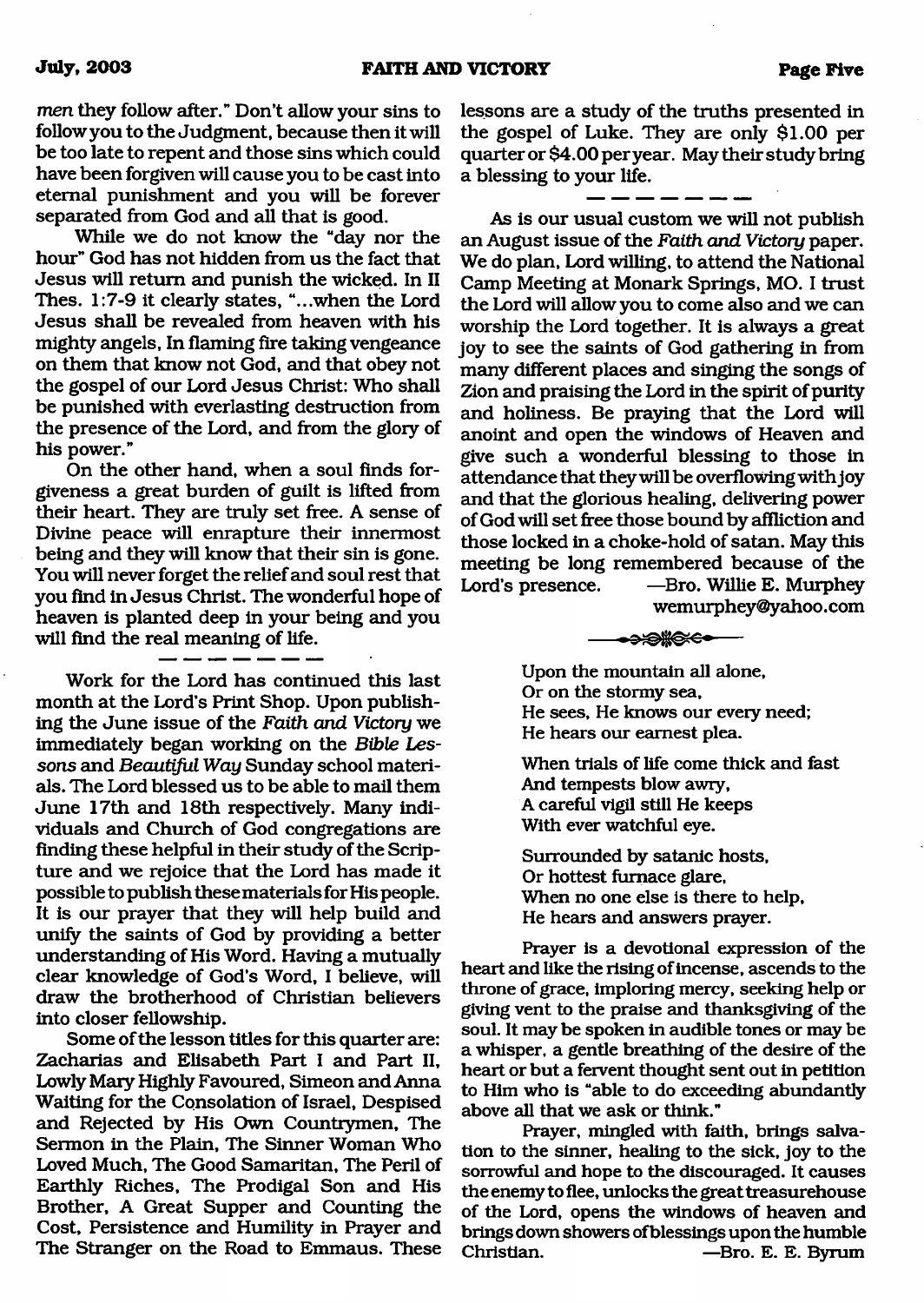

CA—Please remember me and my loved ones in prayer. I broke my right leg and injured my hip in a fall. I am getting better. God bless you! With prayers and love in Christ,

—Sis. Helen Carson KS—Thank you for your prayers. I am now able to stay up a while longer some days than other days and I am looking forward to the time I can stay up most of the day. I am thankful for the times the dear Lord has lifted me up mentally, physically, financially and above all else spiritually. —Sis. Naomi Dickerson Hiebert

KY—Kay Griffett (sister of the late Sis. Mary Hughes) would like her 5-year-old granddaughter remembered in prayer. She has a bone disease that has caused her to be crippled and is scheduled to have surgery on her legs. They do not give assurance of the outcome and are also concerned that the anesthesia could go against her condition.

CA—Remember my family in prayer.

—Sis. Opal Davis SC—I need you to agree with me in prayer that God will grant me the knowledge to complete my G.E.D. I've taken the test three times and each time I've come so close.

—Bro. Wayne R. Thomas

# $\overline{\text{H}}$ **Standing Prayer Requests**

Bro. Jon Busbee Sis. Mamie Butcher Bro. Hubert Corteway Sis. Waneta Creel Sis. Elaine Dunn Sis. Evelyn Fredrickson Bro. Troy Gentry Bro. Jeff Gutwein Bro. Lee Hilton The Lounds Sisters Sis. Ruth McMakin Sis. Melba Powell Sis. Anna Severs Sis. Catherine Shaffer Sis. Blinda Simon

# **M EET IN G DATES**

**General Southern**

**(Loranger.LA)**—June 29-July 6 **Fresno, CA (Camp Meeting)**—July 4-13 **National (Monark Springs, MO)**—July 18-27 **Myrtle, MO—**Aug. 1-6 *[Note date change.]* **Bakersfield, CA—**Cancelled **CA, State (Pacoima, CA)—**Aug. 15-24 **Spooner, WI (Tent Meeting)—Aug. 20-24 Boley, OK—**Aug. 21-24 **Wichita, KS (Fall Meeting)—**Sept. 14-21 **Webb City, MO (Singing)**—Sept. 27

 $\leftarrow$ 

# **M EETING NOTICES**

#### **GENERAL SOUTHERN CAMP MEETING LORANGER, LA**

Lord willing, this meeting will begin Sunday, June 29, with services daily through July 6. Come for a blessing and please support this meeting in your prayers.

There is a dormitory for the sisters and one for the brothers. Please bring sheets and linens, if possible.

Power and water hookups are provided for those with campers. Meals will be served and expenses met by freewill offerings.

From Loranger, go two miles south and about three and one-half miles east on Hwy. 40.

For those traveling 1-55, the grounds are about ten miles east of the Tickfaw exit. (Take Hwy. 442 east which runs into Hwy. 40.)

For more information, contact Carlos Doolittle: 20231 Hwy. 40, Loranger, LA 70446. Phone: (985) 878-8122. The chapel phone is (985) 878-2788.

#### **FRESNO, CA, CAMP MEETING**

The Fresno camp meeting, Lord willing, will be July 4-13. The first service will be Friday night at 7:00 p.m. Throughout the meeting, services will be at 10:30 a.m. and 7:00 p.m. Both Sundays there will be 9:30 a.m. Sunday School, 10:30 a.m. worship service and 2:00 p.m. afternoon service.

Directions to the church: From the north on Hwy. 99 take the Belmont exit, go east about three miles to First St., turn right and go two blocks to Grant. The church is on First and Grant. Coming from the south on Hwy. 99, take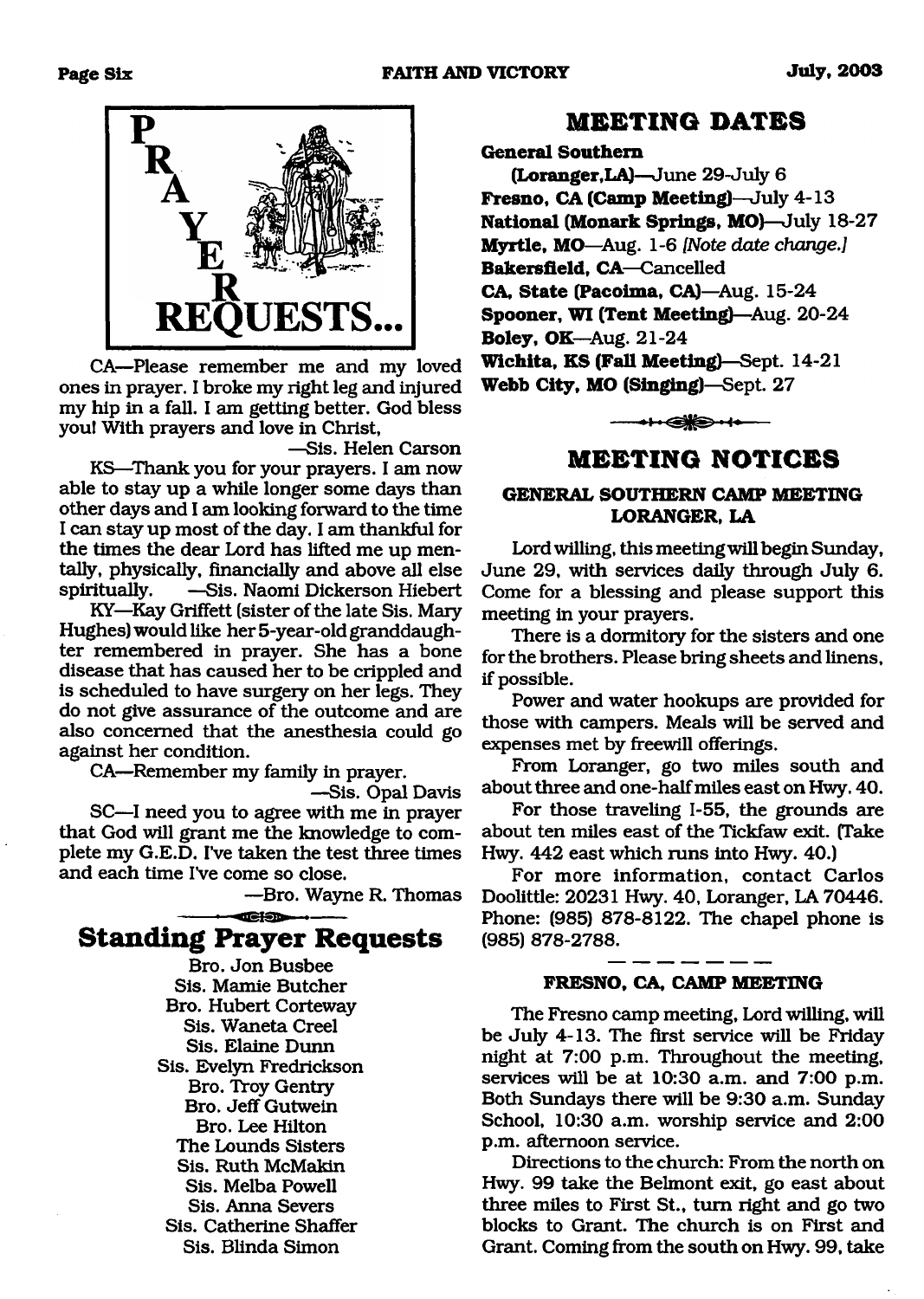the Venture exit, go east to First St., turn left and go to Grant.

For further information contact the pastor, Bro. Charles Taylor at (559) 348-9029. The church phone number is (559) 486-9977.

#### **NATIONAL CAMP MEETING MONARK SPRINGS, MO**

The National Camp Meeting of the Church of God will be held, Lord willing, at Neosho (Monark Springs), MO, July 18-27, 2003. All are cordially invited to come and bring others to enjoy the blessings we are expecting from the Lord.

The Monark Springs campground is located approximately five miles east of Neosho, MO. It is one mile east and 3/4 mile south of the intersection of Highways 86 and 59.

If you travel to Neosho by bus, you may telephone the campground, (417) 472-6427, or Bro. Mike Hightower, (417) 451-3636, for transportation.

The camp meeting is conducted on a freewill offering basis. There is no charge for meals or lodging on the campgrounds. You are welcome to come and enjoy the meeting. We are confident God will supply every need. Meals will be served in the dining hall. Dormitory space and trailer spots are available on a first come basis. Family units are also available.

Of special note, the general business meeting has been moved this year from the last Saturday of the meeting to 9:00 a.m. on the first Saturday of the meeting to enable more of those who attend to participate in the business decisions.

The business managers are Randel Bradley (see address and telephone number below), and Mike Hightower, 13974 Newt Dr., Neosho, MO 64850. Phone, (417) 451-3636.

#### **Instructions For Making** *Dorm itory Reservations*

Call DeLoris Bradley (620-226-3390). If not at home, please leave a message on the answering machine, or e-mail <[rdbradley@ckt.net>](mailto:rdbradley@ckt.net) I will call or e-mail to confirm.

Please provide the following information so I can accommodate each one better:

Name and phone number

Date of arrival

Date of departure

Number of adults and children in party Things to keep in mind:

Bring your own bedding if possible.

If you leave after the weekend be sure to let me know even if you are returning the next weekend.

No young people or children are to stay alone in cabins or family units.

After Wednesday the rooms start clearing out, so you might want to keep that in mind.

We have a boys' and a girls' dorm—if your child is staying in one of these we ask that you feel the responsibility of staying also for at least one night.

There is a mens' dorm, ladies' dorm and a ladies' dorm for the handicapped.

We want everyone to come and enjoy the fellowship of kindred hearts while we worship the Lord together.

Come praying that the Holy Spirit will have full reign in ail that we as a group do, from the dorms to the kitchen, and in cleaning and keeping our grounds orderly. Parents or guardians, please keep your children in services with you. I believe God would be pleased if we observe these things and will meet with us under the tabernacle in a greater way.

Love and prayers,

—DeLoris and Randel Bradley 1540 2000 Rd Bartlett, KS 67332

# **CHANGE OF MYRTLE, MO CAMP MEETING DATE**

. ... ... ... .

We would like to notify the saints of a slight change in the date of the Myrtle camp meeting. Instead of beginning on Wednesday following the Monark meeting, and continuing through Sunday, it will begin on Friday this year and continue through Wednesday of the following week. The date for this year's camp meeting is August 1-6.

The change has been made to give more time for preparation for the Myrtle meeting following Monark, and to give those desiring to attend more time to rest between the two meetings. We extend a hearty invitation to all to attend the Myrtle camp meeting this year. Please come and stay the whole meeting, if possible.

— Bro. Harlan Sorrell

# **MEETING CANCELLATION BAKERSFIELD, CA**

The annual gospel meeting in Bakersfield, CAhas been cancelled due to the uncertainty of our new chapel construction and the pending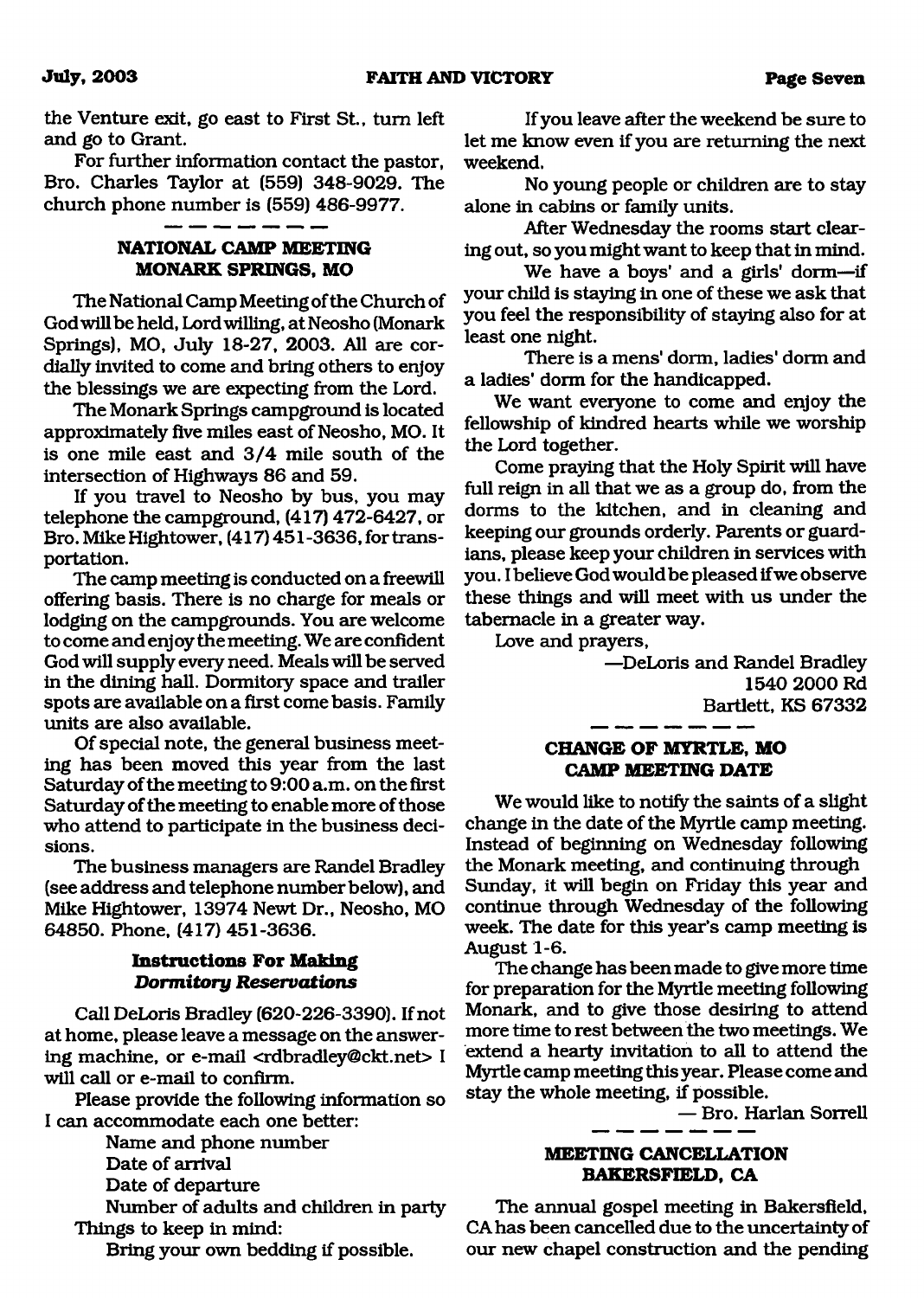sale of our present location. We solicit your prayers for the completion of the construction and for a future meeting to be announced in our new chapel at a later date. For more information contact our pastor, Bro. Hayward Cox at 661- 836-3877.

#### **CALIFORNIA STATE CAMP MEETING**

The California State Camp meeting will be held this year from August 15, 2003 to August 24, 2003 at the campgrounds located at 12312 Osborne Place, Pacoima, CA 91331. The first service will begin at 7:30 p.m. Friday, August 15th, with three services daily thereafter. For more information, please contact either the Sunset Guest Home at (818) 899-2022, Bro. Paul Phillips at (661) 251-6956, or Bro. Herbert Clay at (818) 897-1396.

#### **SPOONER, WI, TENT MEETING**

Lord willing there will be a tent meeting Aug. 20-24 at Spooner, WI. We are praying and expecting an outpouring of God's Spirit at our tent meeting that will start with a special prayer service Aug. 20<sup>th</sup>. There will be two services daily, 10:30 a.m. and 7:30 p.m. Thursday-Saturday. Sunday Worship services will be at 10:00 a.m. and 2:30 p.m. We extend a special invitation for everyone to come to help with the burden for the Great Mission of rescuing and encouraging souls. Come praying to be a blessing and to receive a blessing. For more information contact Bro. Ron and Sis. Martha Zecharias, (715) 635-2994.

#### **BOLEY, OK. CAMP MEETING**

The Boley, OK camp meeting will convene Aug. 21 -24, Lord willing. Services will be nightly at 7:30 p.m. On Saturday and Sunday there will also be services at 11:00 a.m. and 2:30 p.m. Sunday school will be conducted at 9:45 a.m. on Aug.  $24<sup>th</sup>$ .

We extend a hearty invitation for everyone to come be with us and are looking to the Lord to send the ministers of His choosing. Pray that God will pour out His Spirit upon this meeting.

For further information contact Sis. Savannah King (918) 667-3654.



#### **WICHITA, KS, FALL MEETING**

Lord willing, the Fall meeting in Wichita, KS will be held Sept. 14-21. On the two Sundays we will have three services. Monday through Saturday, we will have two services daily: 11:00 a.m. and 7:30 p.m. Everyone is invited and if the Lord tells you to come, you will be expected to be here. We are looking for the Holy Spirit to be in charge and direct in all things. Please pray for the meeting.

The chapel address is 1701 North Ash St. and the phone number is (316) 267-9582. If you need further information, contact Bro. Emmanuel Gracey at (316) 778-1848 or Bro. Theodore McCray at (316) 682-5132.

—Sis. Shirley Knight

# **40th ANNIVERSARY SINGING AT WEBB CITY,MO**

In 1963 Bro. Murphy Allen was inspired to have an inspirational singing. The saints at Webb City responded to this suggestion and the first singing was held on Sept 27, 1963. This was the beginning of the blessings of many singings among the saints. To commemorate this fortieth year, the saints at Webb City would like to invite you to another special singing on the anniversary of the same date. Sept. 27, 2003, at 7:00 p.m. The chapel is located at the comer of Devon and Tracy streets in Webb City, MO (two blocks east of the water tower.) For further information call (417) 472-6427.



OK-Dear Bro. Willie and Sis. Neta: I read a devotion a few weeks back that spoke to my heart and I will share some of it with you. The title was *Stand.* The verse was Exodus 14:13 "... Stand still and see the salvation of the Lord,..."

These words are God's command to believers when they are reduced to great distress and brought to extraordinary difficulties. They cannot retreat. They cannot go forward. They are shut up on the right hand and on the left. What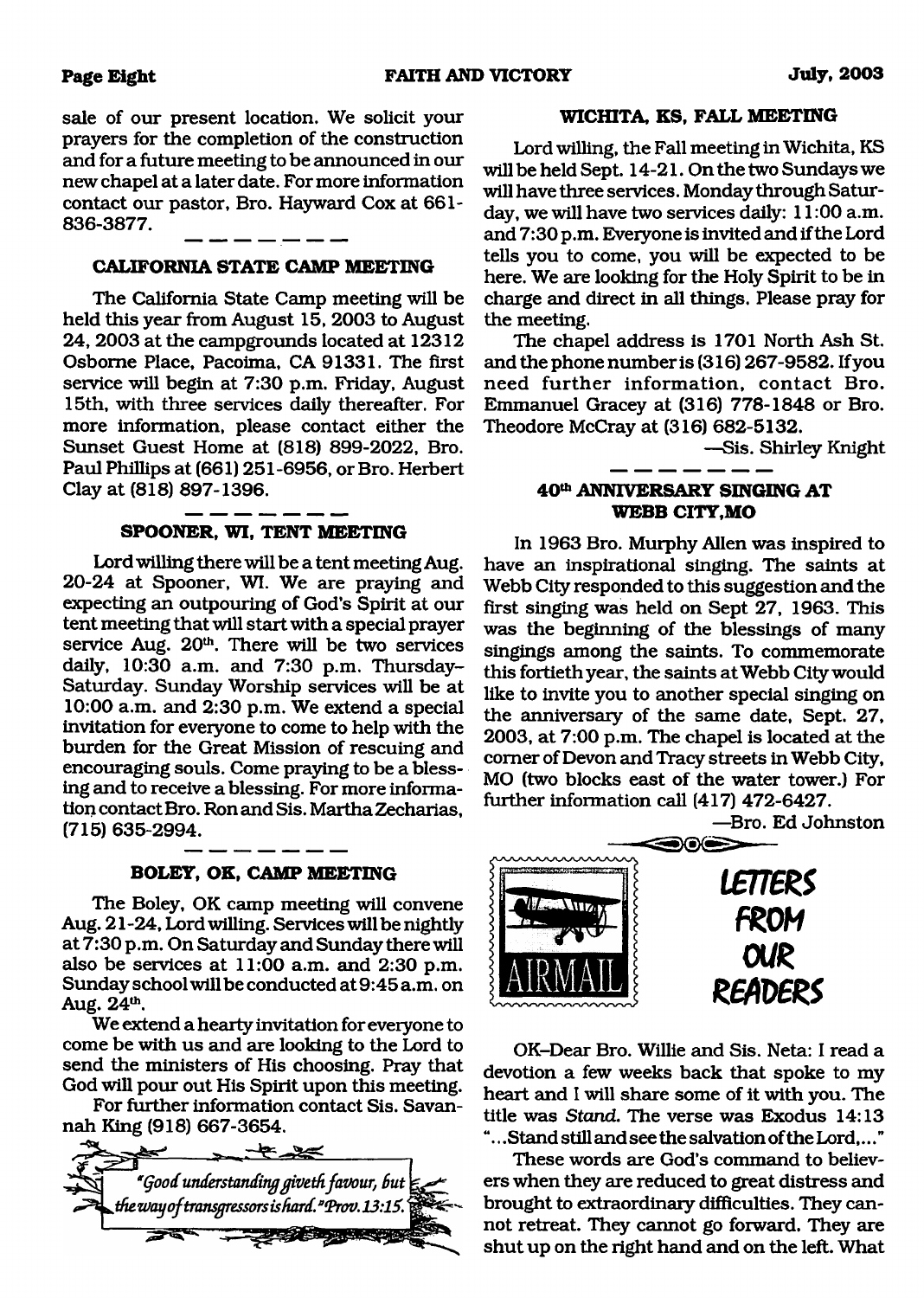can they do? The Master's word to them is, "Stand still."

At times like this it is good to listen only to the Master, for other and evil advisers come with their suggestions.

**Despair** whispers, "Lie down and die." "Give it all up."

**Cowardice** says, "Retreat, Go back to the world's way of action." "You cannot play the Christian's part. It is too difficult." "Relinquish your principles."

**Haste** cries, "Do something!" "Wake up!" "Waiting is sheer idleness."

**Presumption** boasts, "If the sea is in front of you, march into it and expect a miracle."

But **Faith** does not listen to despair, nor to cowardice, nor to haste or presumption. Faith hears God say, "Stand still." Remain upright and ready for action. Expect further orders, but cheerfully and patiently wait on the directing voice. It will not be long until God will say to you as distinctly as He spoke to Moses, "Go forward."

May God lead and guide you,

—Sis. Anita Adams

OK—Dear Bro. Willie: Greetings in the precious name of Jesus our Saviour. Our God, when looking upon the world, said I will "Send them a Saviour and a great one." Again He said, "Look unto me, and be ye saved, all the ends of the earth, for I am God and there is no else." In speaking of Him, Isaiah said, "His name shall be called Wonderful, Counsellor, The mighty God, The everlasting Father, The Prince of Peace." He also said "The government shall be upon his shoulder" and "Of the increase of his government and peace there shall be no end." Truly we serve a wonderful God. It will be a wonderful thing when the redeemed of all ages are gathered together in a glorified state to inherit the kingdom which He has prepared for them that love him. Your saved brother,

—T.V. McMillian

AR—Dear ones: We send greetings to all at the Print Shop and trust that you are holding fast to the Lord's Word.

The Lord is blessing us each day and we have no other thought but to keep trusting in His great name.

Virginia and I both look to the Lord for grace

and strength for each need, and thank the Lord, He does just that in providing all that we need along the way. How wonderful life has been after that night of February 1937when the wonderful Lord spoke peace to my heart. We have learned a lot about the Lord and His ways during all these years and we have complete confidence that the good Lord will help us all the way.

So, dear ones, keep your lives in God's care. Amen and Amen! With love to all in Jesus,

> —Bro. Roy D. and Sis. Virginia Harmon -----

KS—Hello to all: With much thanksgiving to the Lord we "pick up our pen" to share with you a few of our recent blessings. I think of a song... "For if I never had a problem, I wouldn't know that He could solve them; I wouldn't know what faith in God could do. Through it all, through it all, I've learned to trust in Jesus..."

You may have heard of the tornado that affected some of the saints in our area on Sunday, May 4. Herschel was less than 2 miles from our house, weather-spotting for our county. He called and told me to take cover, as he was seeing definite tomadic activity. My children and I obeyed, but I took just a minute to look around inside my house and the Lord gave me peace in that moment of real consecration. (Our house is only 3 years old.) As I glanced out the window, I saw the wind beginning to really blow.

Afterward, Herschel called again and said that his mother's place (Marilyn Eck) had received a direct hit, as well as several other nearby neighbors. We discovered that there were trees down across the road less than 1,000 ft. from our house—that is how close it came to us. Our place had no damage.

Some of the others suffered damage to roofs and outbuildings, as well as many large trees completely uprooted. Kevin and Lynette Cole, Ivan and Eileen Eck, Mother, Randel and DeLoris Bradley, and Sam and Sharon Sorrell all had significant damage in various ways. The path that the tornado took went right in between Orin and Retha Cole and us (we just live 1 /2 mile apart), apparently taking some turns to miss us! We thank God for His goodness to us all, that no one was hurt.

Bro. Sam and Sis. Sharon's place was hit pretty hard, and they experienced some emotional trauma as well. They are both not well in body, so I know they would appreciate your prayerful support.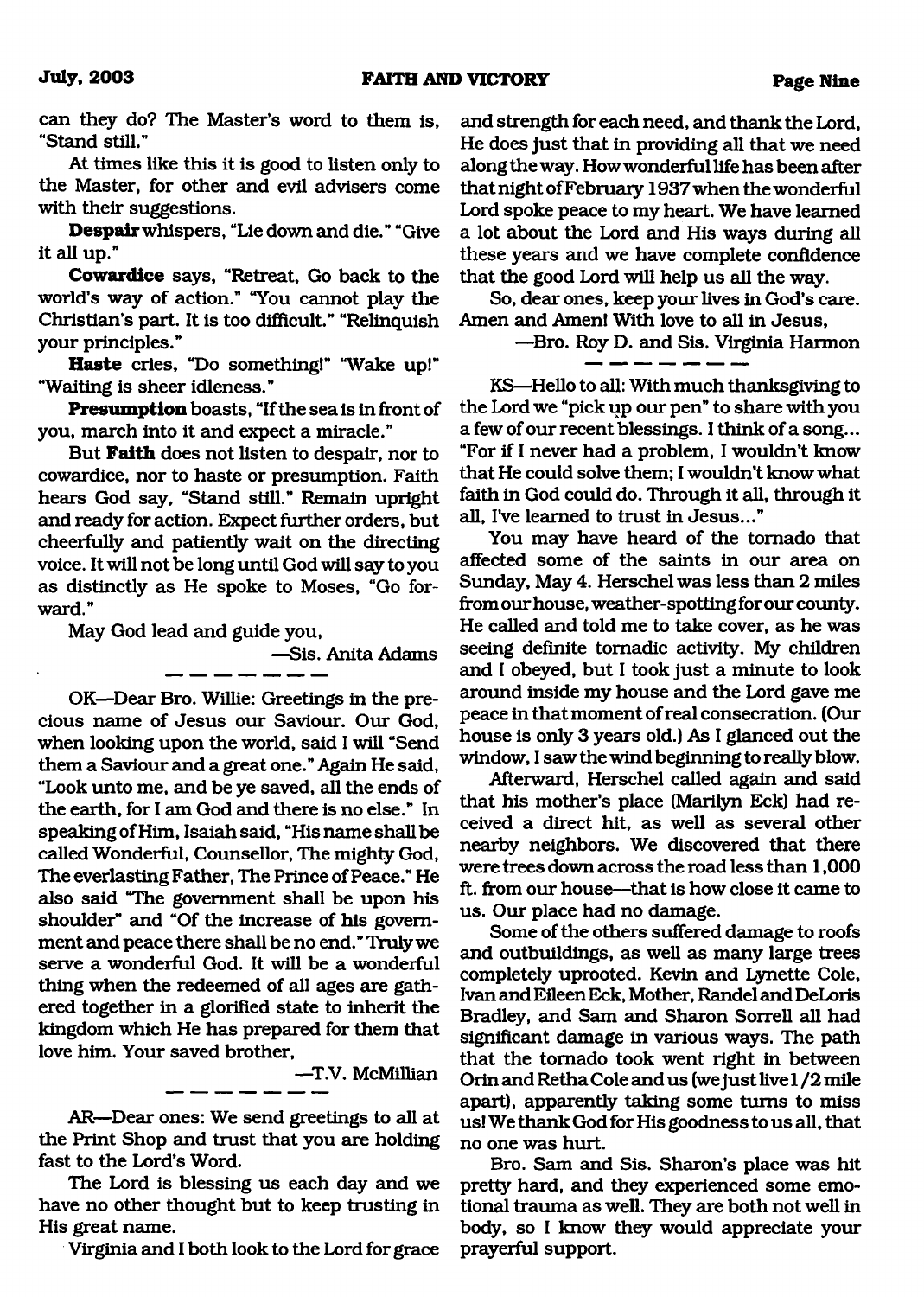# **Page Ten FAITH AND VICTORY July, 2003**

Mother had debris from her big bam that catapulted across her yard a few feet from her house, leaving splintered 2x4s jammed into the ground. I can see the guiding hand of God, sparing her house from damage. This was quite unsettling to her, since she had lost her house to a fire 4 years ago.

Sometimes the Lord allows us to see close up that He really does take care of His children. We may not understand everything, but we are all truly thankful to Him for this recent reminder.

I also want to tell how the Lord gave me an instant touch of healing. I was at the Christian School Assembly in Myrtle, MO, on May 8. I had been suffering from a headache all day, but was thankful the Lord gave me strength to attend most of the academic activities. By 9:00 that evening I was very sick, so I went to bed. My sister, Angela, came and gave me someTLC and prayed forme, then left to go back to the activity in the dining hall.

My little son, Jason, had been taking a very long nap (in my condition, I had been thankful for that!) but he decided to wake up. I knew that my older daughter would be able to care for him and take him to bed if necessary, so I did not cross his will when he said, "I'm going out." I lay there a few more minutes, and then I began to realize that I was not suffering anymore! Now this is not normal for me, since my headaches usually come to a peak and then take several hours of bed rest to go away. I said, "Lord, why did You do this for me? I'm not worthy!" He so sweetly answered with the words of a song: "I am learning of my Saviour precious lessons every hour...I am learning how to trust Him with my life and for all things, and my spirit filled with glory in exceeding gladness sings! ...I am learning, I am learning of the lowly Lamb of God."

Rejoicing, I got up, dressed, went to staff meeting and took care of my son, who very happily went back to bed with me 2 hours later. I am still in awe at the wonder of it all. How sweet this "lesson" was-how the Lord revealed Himself to me! Oh, it is so precious to trust in Him.

Recently, I attended a funeral where there was a division in the family from a divorce, which is ultimately from sin. I did not grieve for the departed one; I knew that they were safe in the arms of Jesus. But I wept as I witnessed all the bitterness and thought of the circumstances that had preceded this death. I wept because I became aware, like never before, of the wealth that I possess. Psalm 112:1-3 says, "...Blessed is the man that feareth the LORD, that delighteth greatly in his commandments....the generation of the upright shall be blessed. Wealth and riches shall be in his house:..." No, not literal wealth, but that which cannot be bought with silver and gold-a blissful marriage to a godly man who lives out our marriage vows every day, a happy home with children who love the Lord, where the effects of sin are strangers. The air is pure, the atmosphere is peaceful, and prayer is a vital part of our lives.

Thank God for the heritage He has given us! Do we realize the wealth of it all? I would like to encourage us to view our wealth! Start counting our blessings! I realize there are many who do not have this kind of wealth, but the blood of Jesus can change your life. He can clean you up. He can break the chains of dysfunctional lives and homes. He can bring peace to your troubled soul and heal the effects of sin. There is healing in Jesus!

I do not feel worthy of what I have, but I shudder to think that had I not yielded my heart and life to Him when I did, what a mess my life would be in. Living for the Lord is the only way to be happy. Yes, you have to work at it. It takes sacrifice. Self-denial in the first degree, the cross, reproach, even shame, but if you are walking with the Lord, it will all yield the fruits of righteousness, and what a wealthy person you will be! The Lord gives you grace for each trial of self-denial. He blesses you with the spoils of the battle! Do you have anything to lose? Yes, you lose a life of heartache. You gain not only happiness on this earth, but eternal life as well. My desire for you is great, because I know what living for God will do for you!

Let us be true. Time is shorter than we realize. We look forward to seeing many of you this summer.

Our love to each one,

—Bro. Herschel and Sis. Jeanne Eck

*atBui(d a little fence of trust around today,* Fill the space with loving deeds and therein stay; Look not through the sheltering bars upon tomorrow, *God will help thee bear what comes of joy or sorrow.*<sup>*n*</sup> — I*Butts*

#### This is a challenge to me.

—Sis. Audrey Carver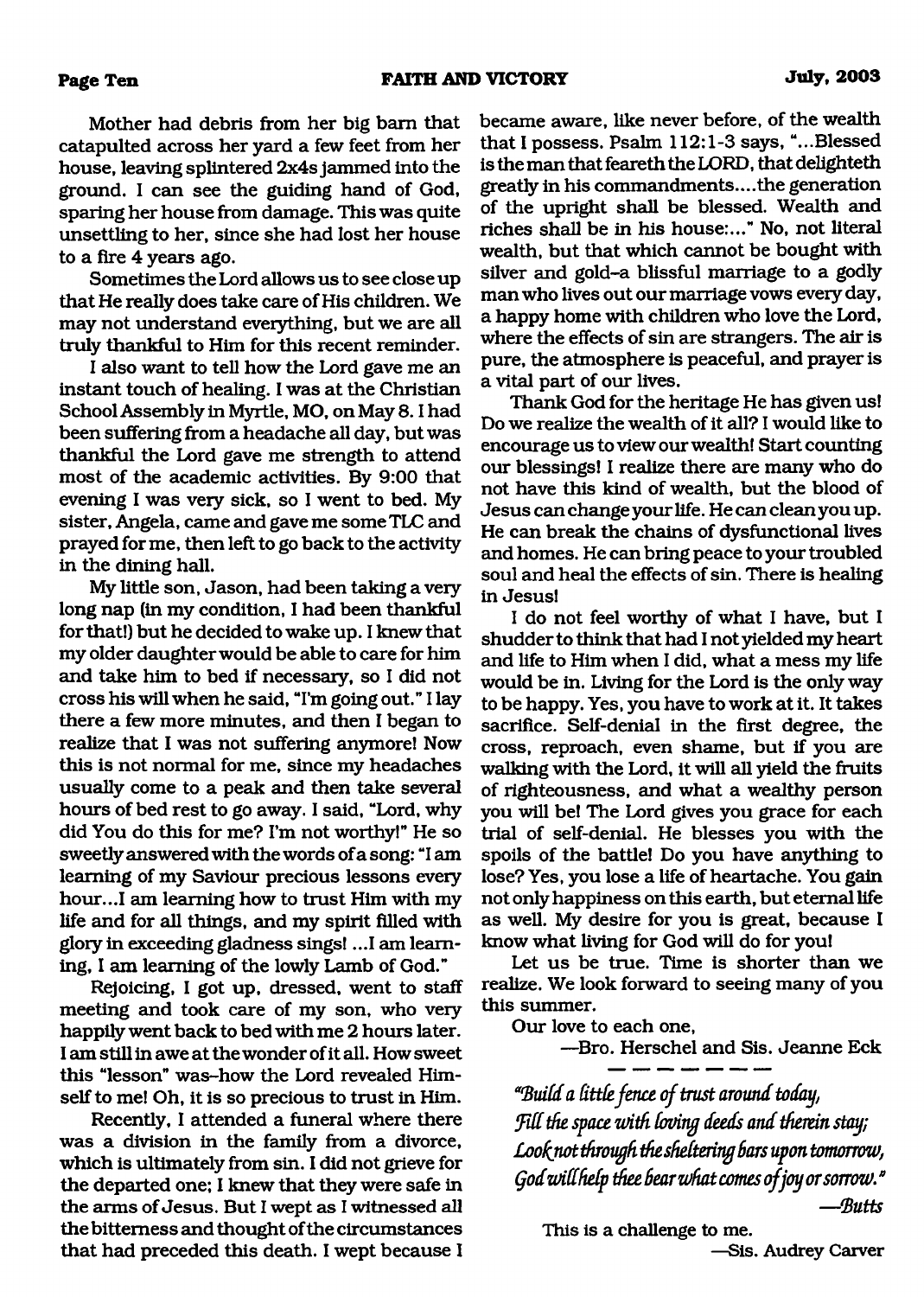

**Frances Anna White Porter Deforth** was bom November 11, 1925 in Guthrie, OK. Her parents were Harry and Minnie White of Guthrie and she lived in Guthrie all of her life. On June 1,2003 at 10:15 in the morning and at the age of 77 years, she left this life to be with her Lord; there ever to abide in His love.

Her grandfather William Ott arrived in Guthrie shortly after the land run of 1889 and Frances had a long-standing interest and knowledge of Guthrie's history. She was the second of five girls bom into Harry and Minnie's home. She enjoyed all the things young girls enjoyed and would tell stories of her experiences growing up in Guthrie, which included the lean years of the great depression and of the changes she had seen.

Frances was instilled with noble work ethics and throughout her life she maintained those ethics of honesty and dependability.

On July 7, 1946 she married her childhood sweetheart, Clark "Junior" Porter. She and "Junior" owned and ran Clark's Food Market until 1965 when "Junior" left their earthly home for his heavenly home.

On Jan. 4, 1970 she wed Roman Deforth and they also made their home in Guthrie.

As a young girl Frances had a desire to be a missionary. Though she never left Guthrie, she was a true missionary to the community. She visited the sick and those in nursing homes and fixed many meals for people.

Frances was a dedicated Christian and attended the Church of God since she was sevenyears-old. Formanyyears she was the treasurer for the Church of God State Camp Meeting.

Frances is survived by her husband, Roman Deforth; one son, Merle Porter and his wife Shirley of Guthrie, OK; one daughter, Marsha

McCormac and her husband Robert of Broken Arrow, OK; four grandchildren, Dena Porter, Shelia Porter Lafferty and Kyle Porter of Guthrie, OK and Meridith McCormac of Broken Arrow, OK. She was blessed with three greatgrandchildren, DaLynn, Mariah and Elijia. She is also survived by three sisters, Marie Mitchell of Trout, La, Virginia Mitchell of Jena, LA and Vera Henderson of Guthrie, OK. Her parents, a young sister and her first husband preceded Frances in death.

**Vera Mae Gellenbeck** was bom January 26, 1930 in Springfield, MO to Paul and Violet Pletcher Gibson, and died suddenly on June 25, 2003 in Stanford, KY.

On October 24, 1948 she was married to Harry Gellenbeck in a triple wedding ceremony along with Gene and Dorothy Porter and Hemy and Barbara Gibson. The couple made their first home in Springfield, then lived in Kansas City, MO. They moved to Bethany, OK, where they raised their family: Paul, Mark, Steven, Phillip, Jeannine, Dan and Carla. Their youngest child, John, died in infancy. In 1978, Harry and Vera moved to Guthrie, OK, where they began to fellowship with the congregation there. At the time of Harry's sudden death in April 1984, they were once again living in Bethany. With her husband gone, Vera began to alternately stay with different ones of her married children. Her kind, cheerful, mischievous disposition made all of her daughters and sons-inlaw feel she was a second mother to them. She made it her job to tackle a dirty kitchen and said she "loved to do dishes." She was a special grandmother to 23 grandchildren, remembering each of them at Christmas, and enjoyed taking them out to eat or just down to the store.

Vera was raised by devout Christian parents who taught her the fear of God. She went through dark periods in her life where the hope and peace of salvation seemed unreachable for her. Yet she raised her seven children to all see successful adulthood, and through the earnest prayers of her children and loved ones, she obtained a blessed experience of real salvation in the last months of her life. She gave her family her very best, and they in turn faithfully cared for her in the best way they could. Yet the one thing that could satisfy her soul, only God could give. Last December, she began to seek God earnestly to save her. By March, she testified that He had done something "Very Special" for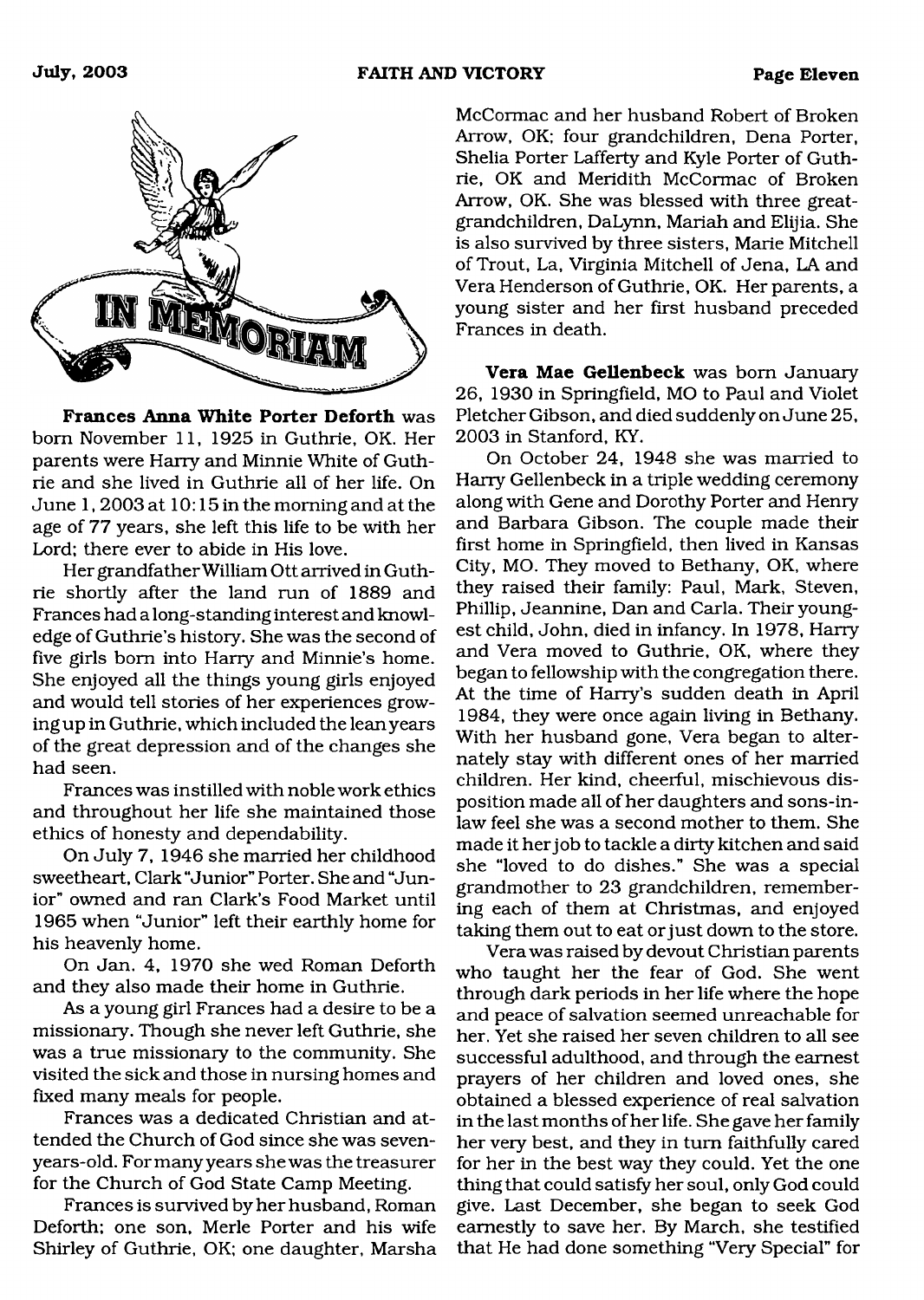# **Page Twelve FAITH AND VICTORY July, 2003**

her. She was able to trust God fully for her body and soul and had a confidence and peace that was visible even on her countenance. For two weeks before her death, she listened constantly to tapes of camp meeting singing and requested to sing in family worship every night. The night before her death, she called the song, "God's Way Is Best." In her purse we found her handwritten words: "I am satisfied, I am satisfied. If by simple faith in Jesus I abide, then I know my soul is satisfied."

Although we rejoice in her final victory, her family, saints and friends will miss her. She is survived by her sister, Mary Elizabeth Pauli, of Katy, TX; her brother, James Gibson of Kansas City, MO; sons, Paul of Oklahoma City, OK; Mark and his wife, Liz; Steven and his wife, Margie; Phillip and his wife, Rosie; all of Guthrie, OK and Dan and his wife, Angela, of Stanford,

KY; daughters Jeannine and her husband, Lonnie Miles, of Guthrie, OK; and Carla and her husband Bill Delano, of Oklahoma City, OK; 23 grandchildren and four great-grandchildren. Along with her parents, husband and son, she was also preceded in death by two great-granddaughters.

#### **Note of Thanks**

The family of Vera Gellenbeck appreciates all the tokens of love and support given by the saints and friends since her death. We also appreciate your prayers for her salvation and your encouragement in the last months of her life. She loved the saints and the truth of God's Word.

All your cards, flowers, food and offerings have meant so much to all of us. May God bless<br>each one of you. —The Gellenbeck family —The Gellenbeck family

# <span id="page-11-0"></span>----------------------------------------------- **The Disciples of Jesus Christ**

**Simon Peter—**Was a native of Bethsaida. He was one of the three apostles who were present at the transfiguration. When Jesus was betrayed, Peter displayed great courage, but when he saw that his Lord was detained as a malefactor, his courage failed him and he denied Him. But after the ascension of Christ, Peter evinced great boldness in the cause of the gospel. By his preaching about three thousand souls were converted on a single occasion and a little after, five thousand. The last incident of Peter's life supplied by the scripture narrative is his presence before the church at Jerusalem in A.D. 49. Of his subsequent career, our only knowledge is derived from tradition. His special mission was to the Hebrew race as Paul's was to the Gentile's. He is supposed to have preached through Pontus, Galatia, Cappadocia, Asia and Bithynia chiefly to those of his own nation dispersed in these countries. He is supposed to have gone to Rome about the year 63 or at all events a short time before his martyrdom, which is fixed with much probability in the year 66 and is supposed to have been at the same time and place with that of St. Paul. Peter was sentenced to be crucified, and according to the tradition preserved by Eusebius, prayed that he might be crucified with his head downward, in order that his death might exceed in ignominy that of his divine Master.

**Andrew—**Was the first disciple of Christ and brother of Peter, also a fisherman of Galilee, was a disciple of John the Baptist previous to his recognition of Christ as the Messiah. The career of Andrew after the death of Christ is unknown. Tradition tells us that after the day of Pentecost he departed to preach the gospel to the Scythians; and on his journey to their country, preached in Cappadocia, Galatia, Bithynia and along the Euxine sea, winning many souls. Having planted the gospel in many places, he came to Patrae, a city of Achaia, where he sealed his testimony with his blood. He was fastened upon the cross with ropes, that he might be longer dying, the cross being two beams like the letter X. From this cross he preached to the people for the space of two days and by his admirable patience converted many to the faith. His death was thought to be A.D. 62 or 70.

**James—**The son of Zebedee and brother of John, is distinguished rather by his death than by his life and labors. He was by birth a Galilean and by occupation a fisherman. With Peter and John, he was a spectator of our Savior's transfiguration upon the mount and was with Him in the garden at the time of His agony. This apostle preached to his countrymen the Jews. Herod Agrippa, grandson of Herod the Great, caused a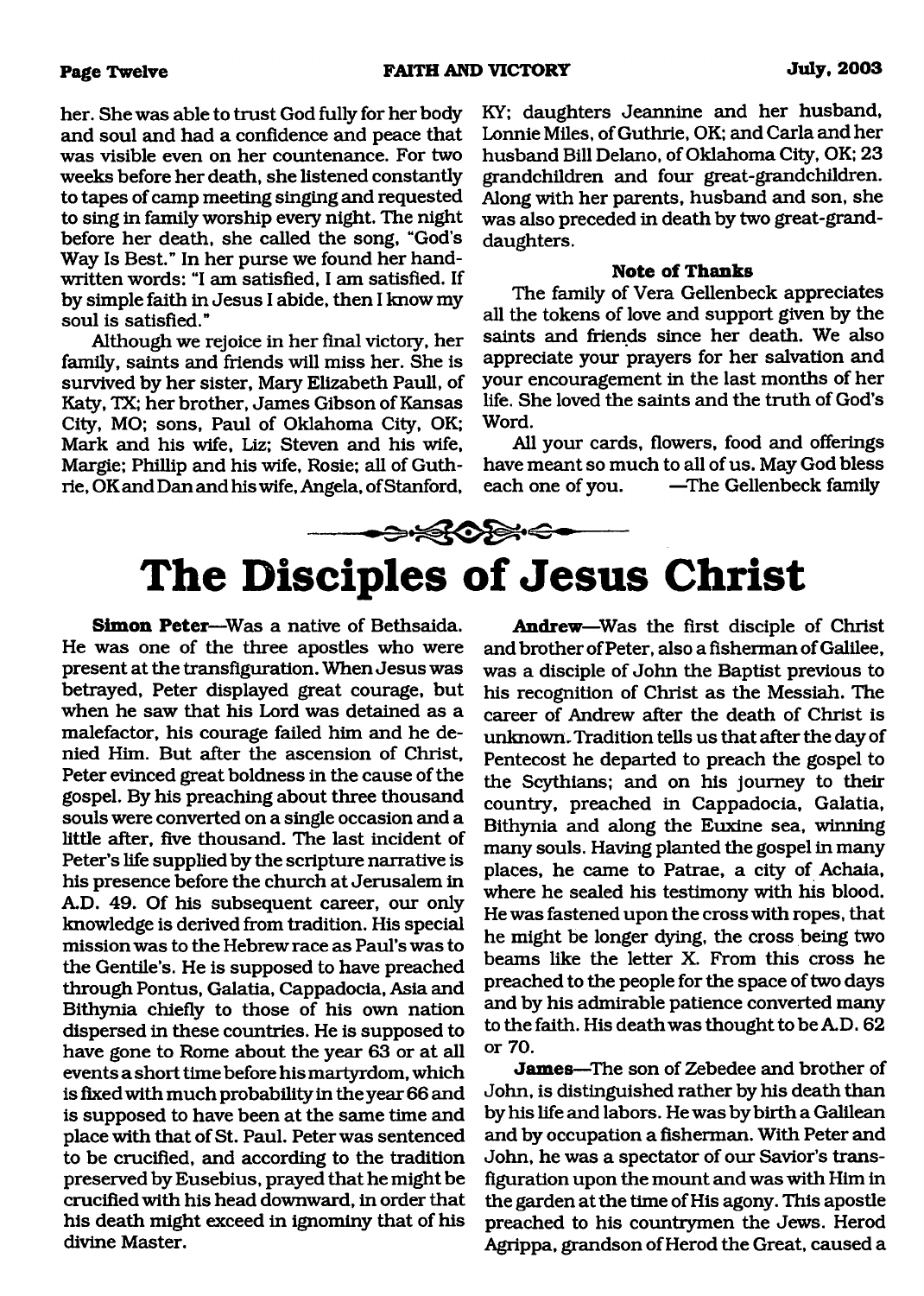great number of Christians to be imprisoned including this apostle. A short time after, sentence of death was passed upon him and he was slain with the sword. As for the tyrant, divine justice overtook him; he was eaten of worms until he died. James was slain in the year 44 A.D. There is an incredible legend of his having planted the gospel in Spain, and he is the patron saint of that country.

**James**—The son of Alphaeus. Little is known of this apostle's life and labors. He probably spent his time preaching the gospel in Judea. Hippolytus tells us that he met his death at the hands of a mob of Jews who came upon him while he was preaching in Jerusalem and stoned him to death. He is said to have been buried by the temple.

**James**—The Lord's brother, was the author of that epistle bearing his name. *(Some confu*sion exists about the identity of James, the son of *Alphaeus, and James, the Lord's brother. While he may not have been of the chosen twelve, he was closely associated with the Lord, and his devotion to the Lord is noteworthy and was included in this list by Wickersham. Editor.)* In church history he is distinguished by the title of *the Just.* His communications, his writings and even his enemies contribute to prove him worthy of such marked approbation. The high priest Ananus gave order that he should be stoned to death. According to Josephus, the execution of the sentence excited great dissatisfaction among the people of Jerusalem. The date of his death cannot be precisely fixed, but it was probably about 62 or 63 A.D.

**John—**Was the brother of James, the son of Zebedee, also a fisherman. From his respect and attention to Jesus he seems to have been his favorite disciple. "The disciple whom Jesus loved." He was bom at Bethsaida. He appears to have labored first in Jerusalem and Samaria and afterwards to have had his residence chiefly in Ephesus. During the reign of the emperor Domitian, he was driven to the isle of Patmos, but returned to Ephesus under Nerva, and died there at a great age about A.D. 100. It is believed that he was the only one of our Lord's apostles who died a natural death. Tradition accounts for this by representing his life as miraculously preserved.

**Philip**—Was bom at Bethsaida. Our Savior called Philip to follow Him and he sought for Nathanael, to whom he imparted the glad tidings. He preached in Scythia and Upper Asia. After many years he came to Hierapolis where the people worshiped a serpent by the name of Jupiter Ammon. He preached the gospel and many of the idolaters became ashamed of the god they had worshiped and were converted to the Christian faith. Satan, perceiving his kingdom falling, raised a persecution and the apostle was carried to prison, scourged and there hanged by the neck to a pillar. The martyrdom of Philip happened about the year 52 A.D.

**Bartholomew**—Supposed to have been Nathanael, that "Israelite indeed" was a native of Galilee, but nothing authentic is known regarding his life and labors. According to Eusebius, he carried Christianity into India. Chrysostom speaks of him as a missionary in Armenia and Asia Minor. In Albanopolis, in Armenia the Great, a place much given to idolatrous worship, the governor of the city caused him to be apprehended. His sentence was crucifixion and when the day of execution came, he went cheerfully to death sealing the truth of the doctrine he had preached with his blood.

**Thomas**—Also Didymus, are names of the same apostle. Origen informs us that he preached at Parthia and Sophronius says that he preached the gospel to the Persians, Medes, Carmenian, Hyrcanians, Bactrians and other people. He probably went to Asiatic Ethiopia and at last to the East Indies and preached the gospel so far as Pabroban. When the Portuguese first visited these countries after their discovery of a passage by the Cape of Good Hope, they received the following particulars; That Thomas came first to Socotra, an island in the Arabian sea, and then to Cranganore where, having converted many from the error of their ways, he traveled further into the East. Having great success in winning souls to the faith, the hand of persecution arose against him and he was slain by the Brahmans. Thomas, who at first was the weakest and most incredulous of all the apostles, is said to have become the most active and invincible of them all; traveling over most parts of the world and living without fear in the midst of barbarous nations.

**Matthew**—Called Levi, was bom at Nazareth. He was a publican, or tax-gatherer. He preached in Judea for several years and at his departure wrote his Gospel. He wrote his gospel twice; first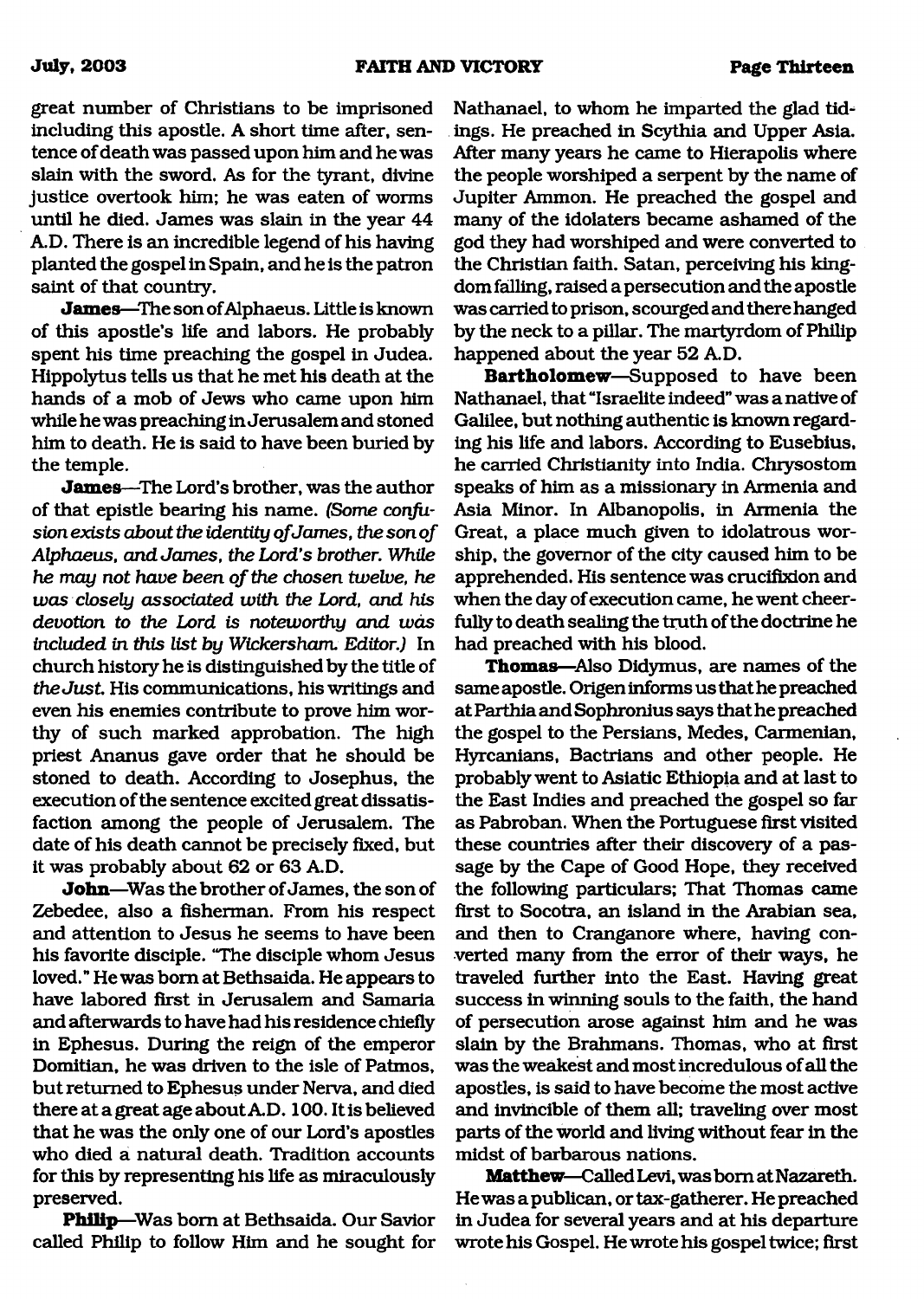in Hebrew in 40 to 45 A.D., then in Greek 60 to 65 A.D. After the overthrow of Jerusalem, Greek became their usual tongue as Hebrew had been before. Matthew, seeing this, prepared his Greek Gospel and their being no further use for the Hebrew one, it gradually disappeared; though Jerome affirms that he translated it into Greek and Latin. Our present Greek is no translation, but an original from Matthew's own hand. We have evidence of a Hebrew Gospel of his written some twenty years earlier. Eusebius informs us that it was found among the Christians in India in the latter part of the second century. The Hebrew Gospel of Matthew was the first of the four Gospels that was written. He is said to have visited Ethiopia, Persia and Parthia and to have died a martyr's death at Naddabar, a city of Ethiopia.

**Thaddeus**—Lebbeus or Jude, was the author of the smallest book in the New Testament and was evidently written at a late date causing it to be held in suspicion even as late as the Reformation. Little is known of the life and labors of Jude. He was the brother of James and consequently he was a younger son of Mary, the mother of Jesus. He is said to have preached the gospel in Lydia, Mesopotamia, Syria, Idumea and Arabia and suffered martyrdom at Berytus about 80 A.D.

**Simon**—The Canaanite, also known as Simon Zelotes. Some say he went into Egypt, Cyrene and other parts of Africa preaching the Gospel. Others add that he also preached the gospel in the western parts and even in Britain, where having converted great multitudes and sustained the greatest hardships and persecutions he was crucified and buried in some part of the island, but the exact place is unknown.

**Judas Iscariot**—By transgression fell from the honors of the Sacred College that he might go to his own place. His bag and his halter he has left behind with which to enshrine his awful memory. Let everyone that reads notice these relics of a wicked heart and beware of covetousness.

**Matthias**—Was one of the seventy whom Jesus made choice of as one of His disciples. After the crucifixion he was chosen by the apostles to supply the place of Judas. After the ascension he spent the first year of his ministry in Judea, where he was successful in bringing over a great number of people to the Christian

faith. From Judea he traveled into other countries and came at length to Ethiopia. Here many were converted, but the inhabitants in general being of a fierce and untractable temper resolved to take away his life which they effected by first stoning him and then severing his head from his body.

—Condensed from *History of the Church* by Henry C. Wickersham

"...and others were tortured, not accepting deliverance; that they might obtain a better resurrection: And others had trial of *cruel* mockings and scourgings, yea, moreover of bonds and imprisonment: They were stoned, they were sawn asunder, were tempted, were slain with the sword: they wandered about in sheepskins and goatskins; being destitute, afflicted, tormented; (Of whom the world was not worthy:)..." Hebrews 11:35-38.

—Submitted by Sis. Marsha Corteway

**INSIE** 

*Shaft I (Be Ashamed*

*Shall I be ashamed of my Savior and King, Who came downfromglory, salvation to Bring? Who was cruelly crucified, zvoundedandmaimed-Of such a great Savior shall I be ashamed?* 

*Shall I be ashamed of His wonderful word? Or blush when the praises of Jesus are heard? Shall the laugh of the skeptic my lips tightly seal,* Lest I my profession of Christ should reveal?

*Shall I be ashamed of the people of God* Who walk in the pathway that Jesus hath trod? *Or shrink from opposing the forces of sin,* Lest I should the scorn of the multitude win?

*V il not Be ashamed; no never, O Lord, Be ashamedofmy Savior, His cause, or His Word;* But joyful in Jesus His banner I'll bear, The offense of the cross I will willingly share. — C. *W Hgylor*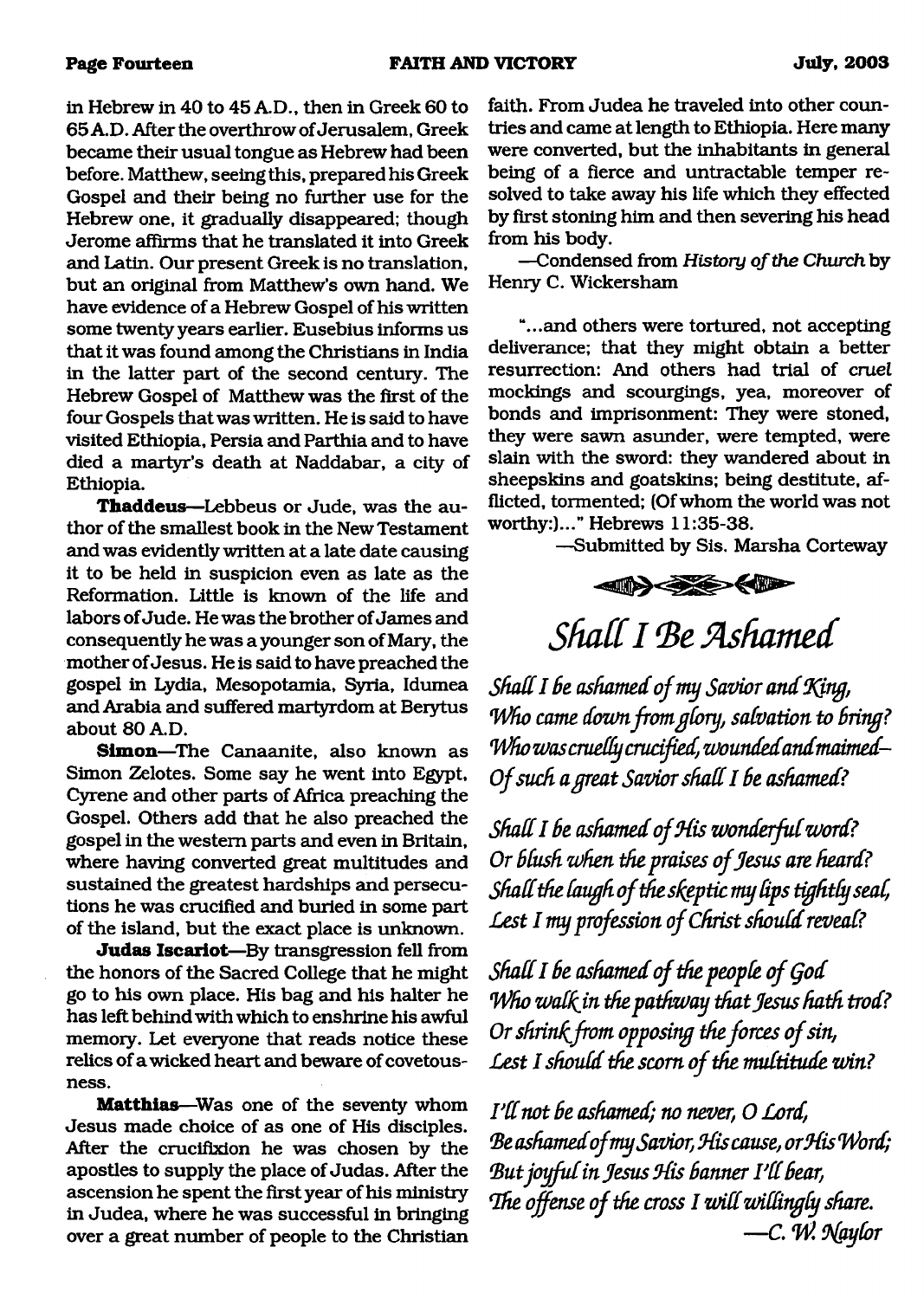# **Reverence Due the Name of the Lord**

# **By Sis. Connie Sorrell**

At the burning bush, Moses asked God, "Behold, when I come unto the children of Israel, and shall say unto them, The God of your fathers hath sent me unto you; and they shall say to me, What is his name? what shall I say unto them? And God said unto Moses I AM THAT I AM: and he said, Thus shalt thou say unto the children of Israel, I AM hath sent me unto you. Exodus 3:13-14.

The Septuagint translates God's answer, "I am he who exists." The Arabic paraphrases the name, "The Eternal, who passes not away." What an awesome name! The Lord God did not need any other identification because eternity measures His existence.

The sun, moon and stars speak of His majesty, and the depths of the seas reflect it. The birds of the air, all creatures big and small, every plant of the earth, they all proclaim the creativity of our Lord God. "Unto thee, O God, do we give thanks,...For that thy name is near thy wondrous works declare." Psa. 75:1. God the Creator causes to be what is. Praise The Great I AM!

Father Abraham called the Lord, Jehovah-Jireh when God provided the ram for sacrifice instead of Isaac. (Gen. 22:14.) When Moses erected an altar on the hill where he had stood with uplifted hands while Israel prevailed over the Amalekites, Moses praised Jehovahnissi.  $(EX. 17:15.)$  Gideon built an altar for Jehovahshalom or "God send peace." (Judg. 6:24.)

Jeremiah prayed unto THE LORD OUR RIGHTEOUSNESS, Jehovah-Tsidkenu, for the salvation of God's people and in a vision Ezekiel saw the spiritual Jerusalem and Jehovah-Shammah for He was there.

In times of trouble or distress these godly men had called upon the name of the Lord, and He had been there for them, and He still answers His people today. "The name of the Lord is a strong tower, the righteous runneth into it, and is safe." Prov. 18:10. The Lord has ears that listen to people when they call upon His name for help.

We are to respect the holy name of the Lord our God. "Thou shalt not take the name of the Lord thy God in vain; for the Lord will not hold him guiltless that taketh his name in vain." Ex. 20:7. This is the third commandment God wrote

with His own finger on tables of stone at Mount Sinai.

In Old Testament times the name of the Lord was held sacred by the Israelites and blasphemy was punishable by death. (Lev. 24:15- 16.) The Hebrew word YHWH (Jehovah) was always read adonai (Lord) because the name Jehovah was never to be said by anyone except the high priest on the great Day of Atonement, when he entered into the most Holy Place. The Lord our God expects us to reverence His sacred name and use it in devotion to Him.

Our heavenly Father lifted up His only begotten Son and proclaimed His name to be mighty also. Isaiah prophesied that God's Son would be bom to a virgin, and his name would be Wonderful, Counselor, The Mighty God, The everlasting Father, The Prince of Peace. (Isa. 9:6.) This prophesy was fulfilled when Mary gave birth to Jesus Christ, and when Jesus began His ministry on earth, His name was identified with miracles, healings and deliverance from sin and demons.

Often Jesus Christ told the multitudes who He was. He said, I am:

> The **Bread of Life**, The Light of the World, The **Door,** The **Good Shepherd,** The **Son of God**, The **Messiah,** The **Resurrection,** The **Way,** The **Truth,** The **Life.** The **True Vine.**

Jesus informed them that, "...no one can come unto the Father but by Me." (John 14:6.) And that "Before Abraham was, I am" (John. 8:58.) Jesus is the Great I AM.

The name of Jesus Christ is to be lifted up with respect and awe right along with His Father's name. "Who being the brightness of his glory, and the express image of his person, and upholding all things by the word of his power, when he had by himself purged our sins, sat down on the right hand of the Majesty on high: Being made so much better than the angels, as he hath by inheritance obtained a more excellent name than they." Heb. 1:3-4.